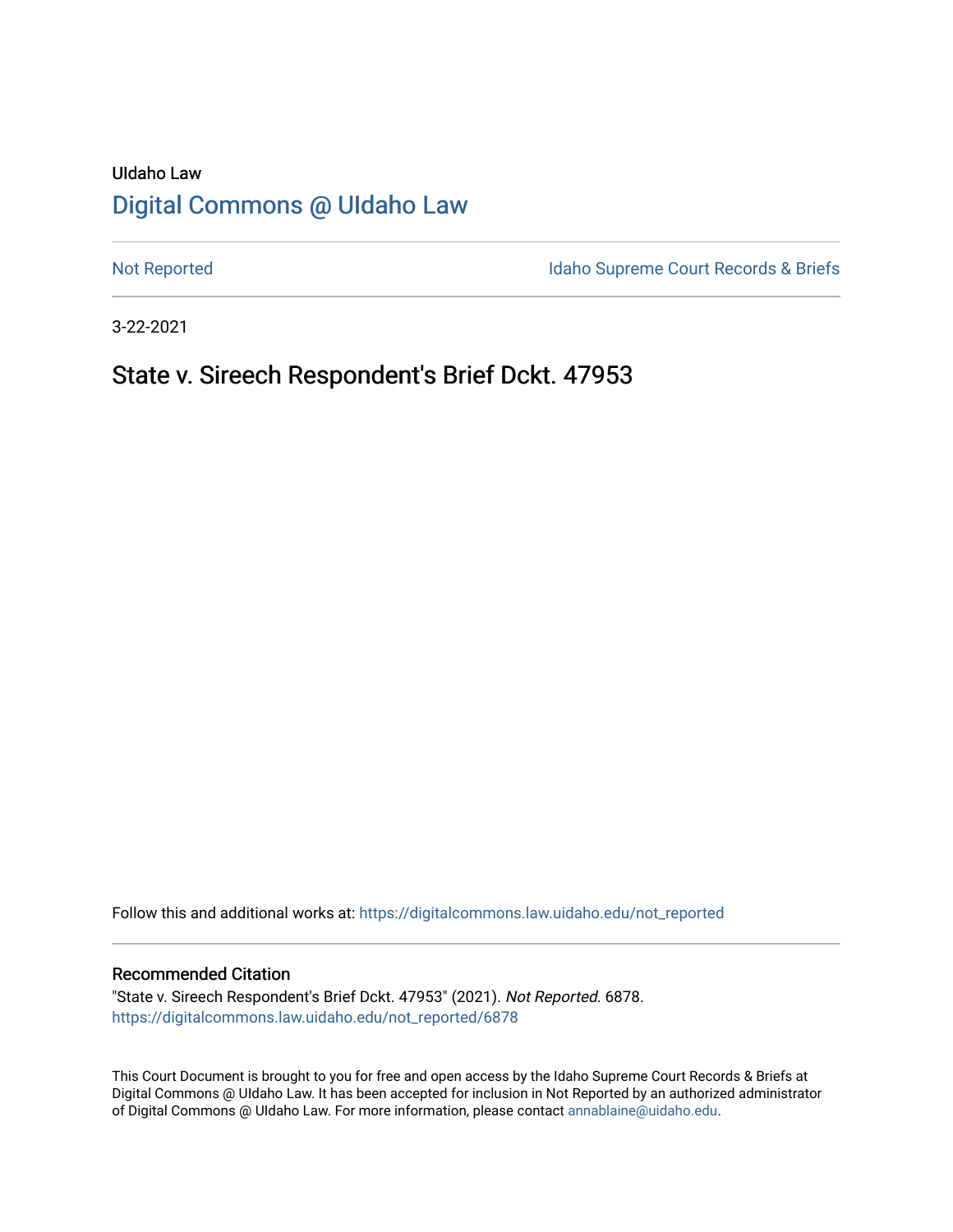Electronically Filed 3/22/2021 12:25 PM Idaho Supreme Court Melanie Gagnepain, Clerk of the Court By: Brad Thies, Deputy Clerk

LAWRENCE G. WASDEN Attorney General State of Idaho

COLLEEN D. ZAHN Deputy Attorney General Chief, Criminal Law Division

MARK W. OLSON Deputy Attorney General P. O. Box 83720 Boise, Idaho 83720-0010 (208) 334-4534 E-mail: ecf@ag.idaho.gov

## IN THE SUPREME COURT OF THE STATE OF IDAHO

| STATE OF IDAHO,        |                           |
|------------------------|---------------------------|
|                        | No. 47953-2020            |
| Plaintiff-Respondent,  |                           |
|                        | Bingham County Case No.   |
| V.                     | CR06-19-2466              |
|                        |                           |
| JARED CHARLES SIREECH, |                           |
|                        | <b>RESPONDENT'S BRIEF</b> |
| Defendant-Appellant.   |                           |
|                        |                           |

Has Sireech failed to show that the district court abused its discretion when it denied his Rule 35 motion for reduction of sentence?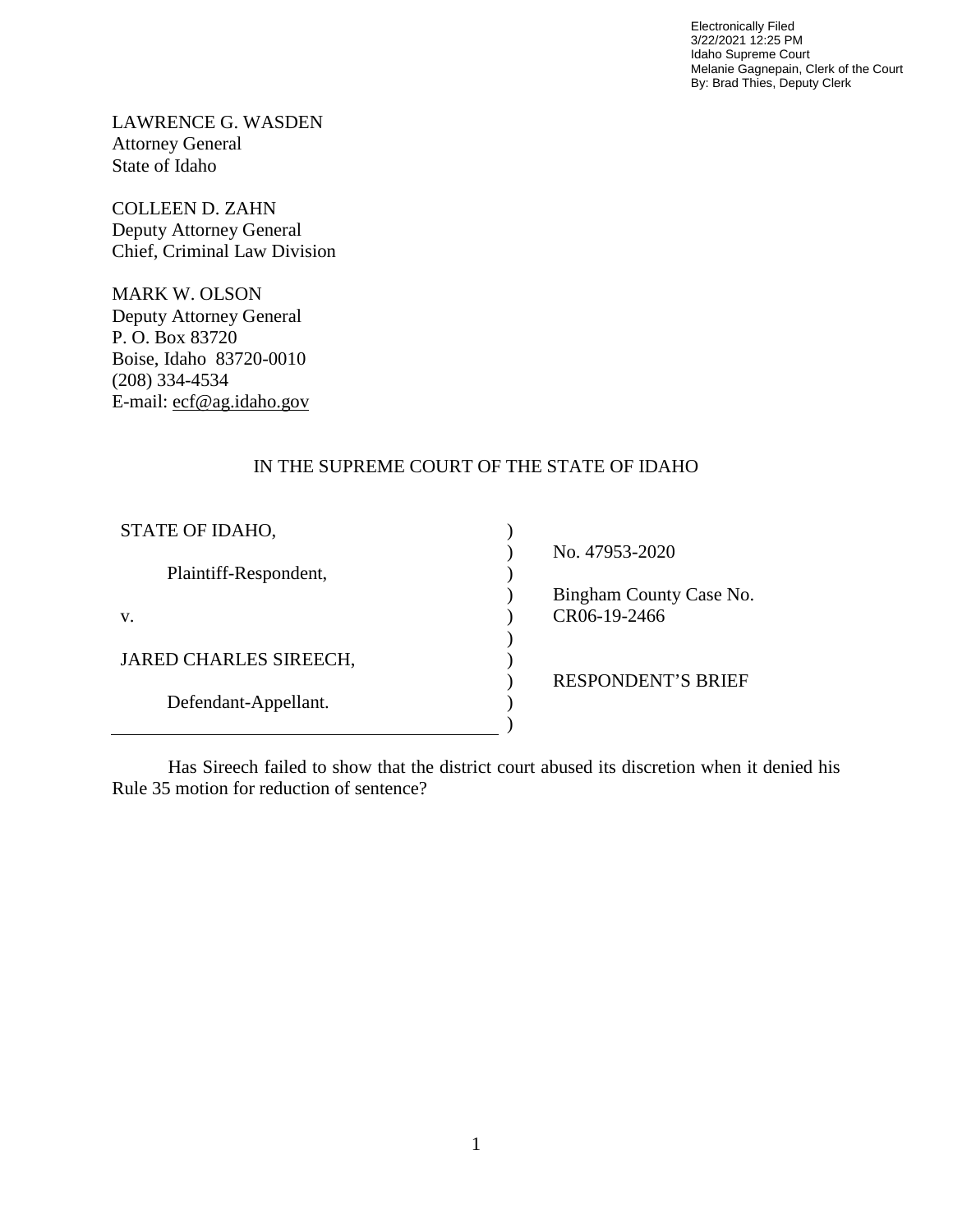#### ARGUMENT

## Sireech Has Failed To Show That The District Court Abused Its Discretion By Denying His I.C.R. 35 Motion For Reduction of Sentence

#### A. Introduction

 $\overline{a}$ 

In the early morning hours on Highway 91 in Bingham County, an Idaho State Police Officer observed a vehicle traveling at 75 miles per hour in a 55 miles per hour zone.  $(PSI, p.6<sup>1</sup>)$  $(PSI, p.6<sup>1</sup>)$  $(PSI, p.6<sup>1</sup>)$ The officer attempted to effectuate a traffic stop. (Id.) However, the vehicle did not pull over, and instead increased its speed to approximately 120 miles per hour. (Id.) The pursued vehicle left the highway and traveled on several paved and unpaved roads on the Fort Hall Reservation. (Id.) The officer eventually utilized a PIT maneuver to stop the vehicle on a residential street. (Id.) The driver of the vehicle, later identified as Jared Sireech, then fled into a residential back yard. (Id.) Sireech was trying to climb a fence when the officer caught up with him and detained him. (Id.)

While placing Sireech into custody, the officer noted an empty holster on Sireech's right hip, and that Sireech smelled like alcohol. (Id.) The officer returned to Sireech's vehicle, in which he observed clean baggies, a spent casing, and a live 9mm bullet. (Id.) A subsequent inventory search of the vehicle revealed a small amount of marijuana, a pipe, and a syringe. (Id.)

The officer transported Sireech to the county jail. (Id.) Along the way, Sireech asked the officer if anyone had located his 9mm firearm, which Sireech stated he threw near some trees on Highway 91. (Id.) Officers later recovered a 9mm firearm in the road, along the path of the pursuit. (Id.) At the jail, Sireech provided breath samples of .161 and .148. (Id.)

The state charged Sireech with felony eluding, misdemeanor driving under the influence, and obstructing an officer. (R., pp.33-35.) Pursuant to an agreement with the state, Sireech pled

<span id="page-2-0"></span><sup>&</sup>lt;sup>1</sup> Citations to page numbers of the "PSI" refer to the page numbers of the electronic file containing the PSI.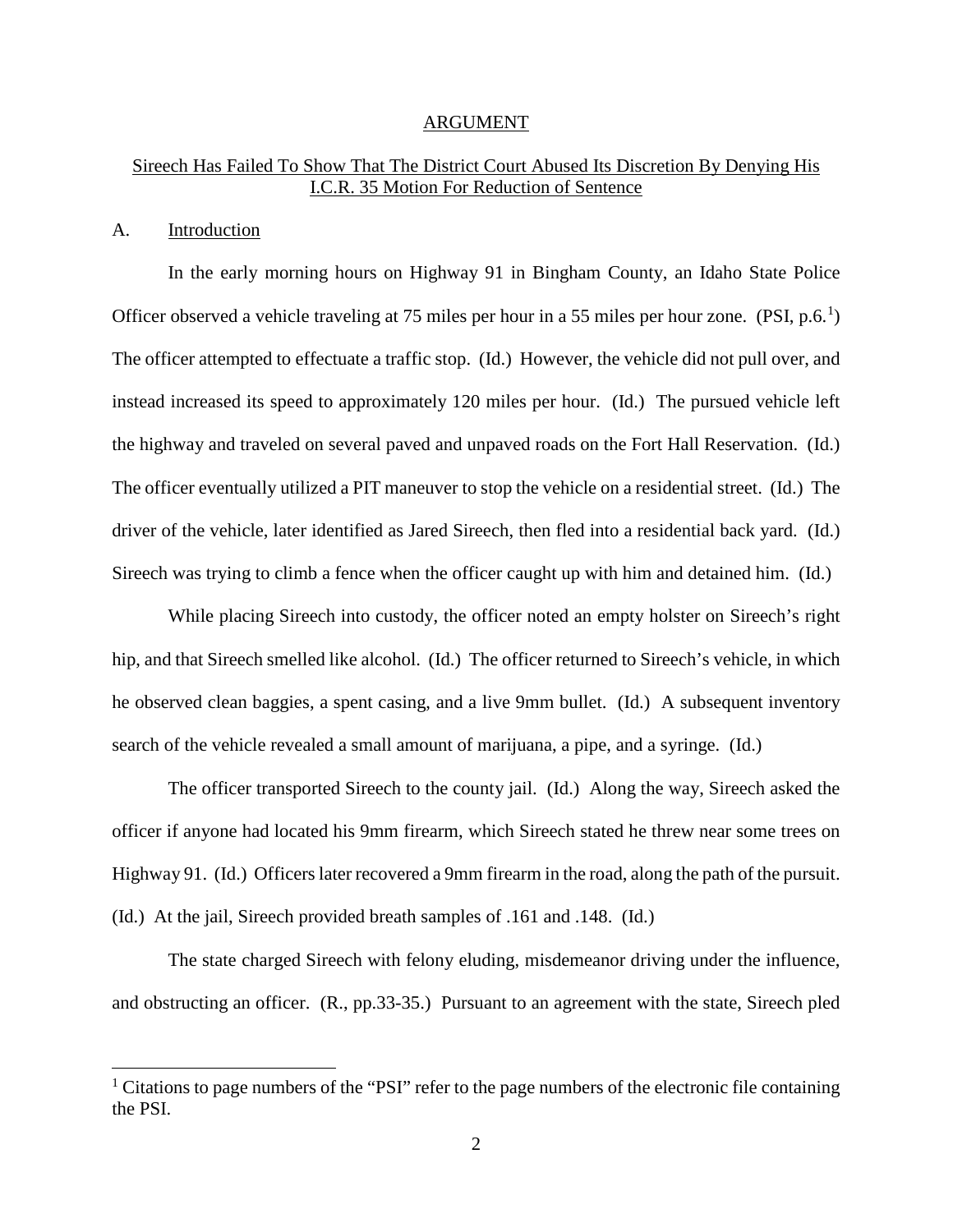guilty to felony eluding and driving under the influence; the state agreed to dismiss the obstructing charge, and to recommend that Sireech be placed on probation. (R., pp.77-79, 83-84.)

At the sentencing hearing, the district court declined to follow the state's recommendation of probation and instead imposed a unified five-year sentence with three years fixed for felony eluding, and a concurrent six-month jail sentence for driving under the influence. (R, pp.92-95; Tr., p.13, L.3 – p.16, L.14.) The court also ordered Sireech to reimburse the Idaho State Police \$739.00 for the cost of repairs to the police vehicle that was damaged in the course of the officer's PIT maneuver on Sireech's vehicle. (R., pp.58, 87-88.)

Approximately two months after the sentencing hearing, Sireech filed an I.C.R. 35 motion for reduction of sentence. (R., pp.97-98.) Sireech requested that the district court impose a unified two and one-half year sentence with one and one-half years fixed, but provided no argument or new information regarding why his sentence should be so reduced. (See id.) The state objected to the motion. (R., pp.99-100.) The district court denied the motion after concluding that the sentence was reasonable and appropriate as originally imposed. (R., pp.101-105.) Sireech timely appealed. (R., pp.106-108.)

On appeal, Sireech acknowledges that he presented no new information to support his I.C.R. 35 motion, but still asserts that district court abused its discretion in denying the motion in light of the remorse he expressed at the sentencing hearing. (Appellant's brief, pp.2-3.) Because Sireech presented no new information to the district court to support his I.C.R. 35 motion, Sireech cannot show district court error. In any event, the court clearly acted well within its sentencing discretion.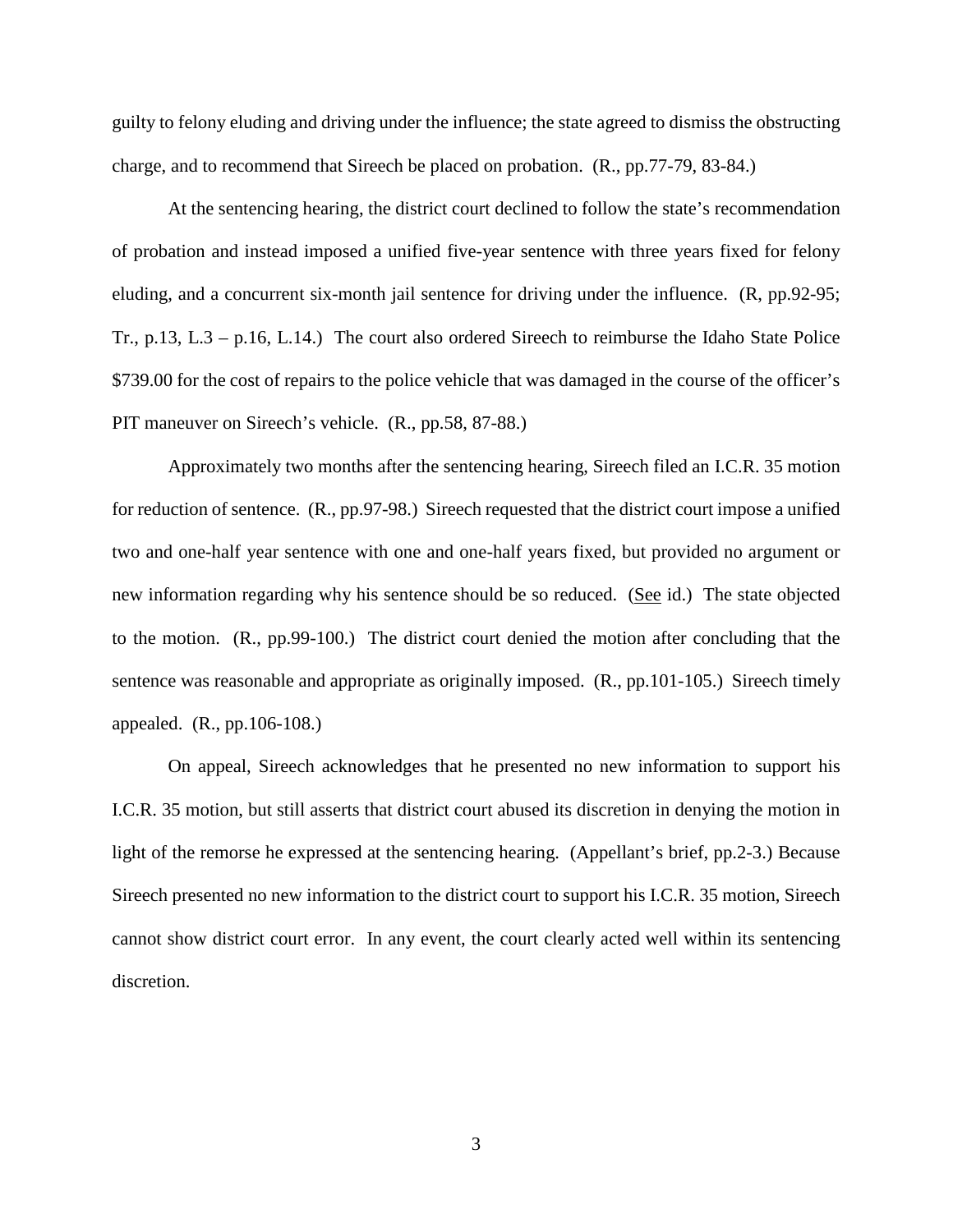#### B. Standard Of Review

 "A motion for reduction of sentence under Rule 35 is essentially a plea for leniency addressed to the sound discretion of the court." State v. Golden, 167 Idaho 509, \_\_\_, 473 P.3d 377, 382 (Ct. App. 2020). In evaluating whether a lower court abused its discretion, the appellate court conducts a four-part inquiry, which asks "whether the trial court: (1) correctly perceived the issue as one of discretion; (2) acted within the outer boundaries of its discretion; (3) acted consistently with the legal standards applicable to the specific choices available to it; and (4) reached its decision by the exercise of reason." State v. Herrera, 164 Idaho 261, 272, 429 P.3d 149, 160 (2018) (citing Lunneborg v. My Fun Life, 163 Idaho 856, 863, 421 P.3d 187, 194 (2018)).

#### C. Sireech Has Failed To Show That The District Court Abused Its Discretion

 "In presenting a Rule 35 motion, the defendant must show that the sentence is excessive in light of new or additional information subsequently provided to the district court in support of the motion." State v. Yang, 167 Idaho 944, \_\_\_, 477 P.3d 998, 1003 (Ct. App. 2020) (citing State v. Huffman, 144 Idaho 201, 203, 159 P.3d 838, 840 (2007)). As he acknowledges on appeal (Appellant's brief, pp.1-2), Sireech submitted no new information in support of his Rule 35 motion, nor did he even present an argument as to why his sentence should be reduced (See R., pp.97-98). Sireech therefore cannot show district court error.

In denying his Rule 35 motion, the district court recognized that Sireech was required to "show that an otherwise reasonable sentence is excessive in view of new or additional information." (R., p.102.) The court reviewed the rationale behind its initial sentencing determination and concluded that Sireech's sentence was appropriate. (R., pp.101-105.) A review of the record confirms that the district court reasonably exercised its sentencing discretion. As described above in the introduction section of this brief, Sireech's flight from the pursuing officer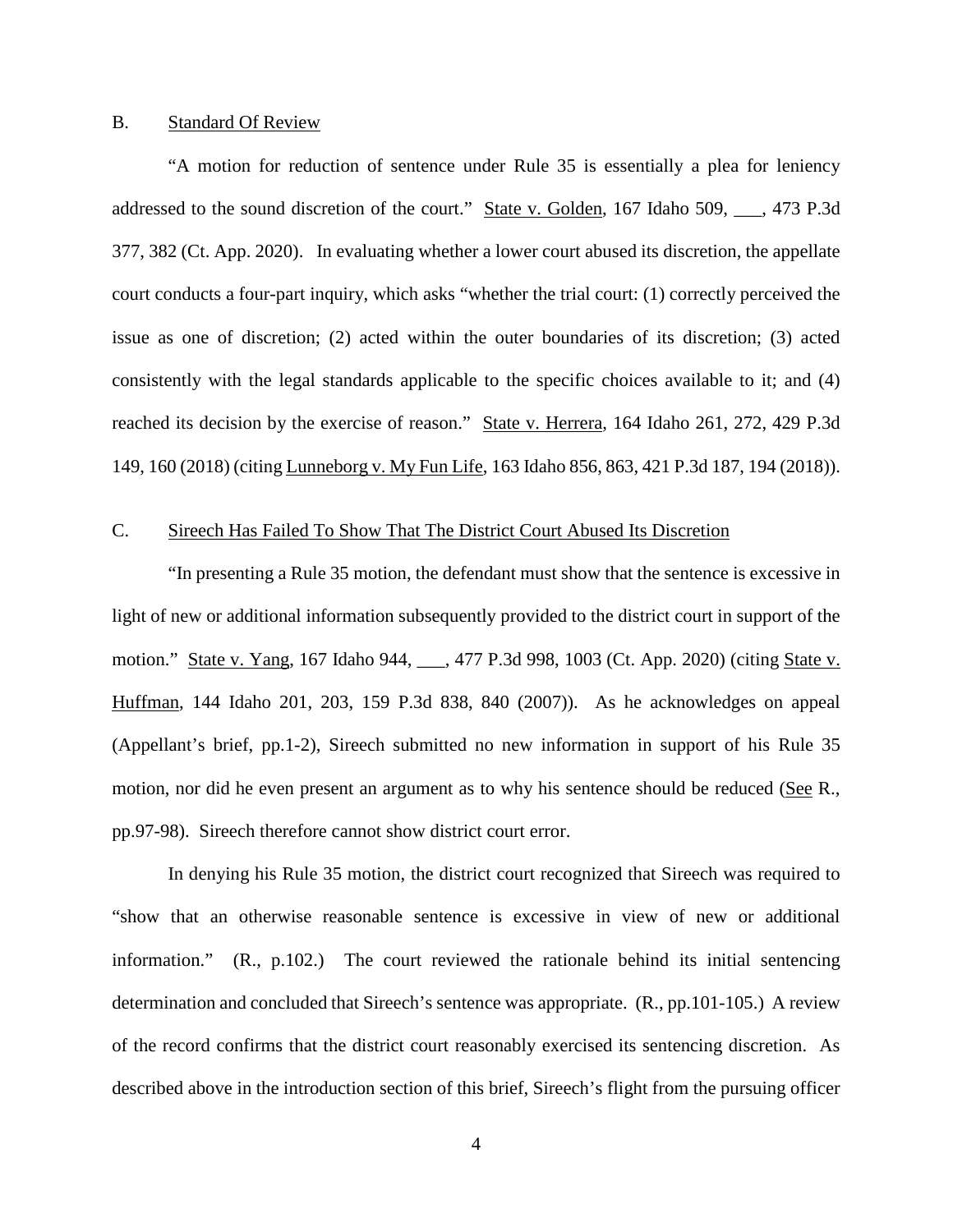while under the influence of alcohol resulted in a severe danger to the community that ended only after the officer utilized a PIT maneuver. Further, as the district court noted (R., pp.103-104), Sireech has previously engaged in similar conduct to that which occurred in this case. Sireech has prior convictions for aggravated driving under the influence (as a juvenile), and for felony eluding. (PSI, pp.8-9, 11.) Sireech told the PSI investigator that the prior DUI incident resulted in him flipping his vehicle, and the death of his friend. (PSI, p.12.) Following his prior felony eluding conviction, Sireech was placed on a CAPP rider, and then probation. (PSI, pp.11-12.) The state filed a motion to revoke that probation after Sireech absconded – the resulting arrest warrant was still active at the time of the sentencing in the present case. (PSI, pp. 11-12; Tr., p. 6, L.  $14 - p.7$ , L.12.) Sireech also has numerous prior misdemeanor convictions for offenses including petit theft, driving without privileges, and violation of a no-contact order. (PSI, pp.7-12.) Sireech's LSI-R score of 36 is well above the threshold  $(31+)$ , for the "high" risk to re-offend category. (PSI, pp.18-19.)

On appeal, Sireech references some of his comments made at the sentencing hearing, at which he expressed remorse, and where he stated that he was speeding in order to get home due to unspecified family problems. (Appellant's brief, p.3.) Sireech's sentencing hearing comments were not new information. In any event, none of these statements indicate that the district court abused its sentencing direction. In fact, a review of the sentencing transcript reveals that while Sireech expressed some remorse, he also appeared to blame his criminal conduct on his wife's failure to support him, which the district court reasonably considered to be "kind of a poor excuse."  $(Tr., p.11, L.3 - p.12, L.7.)$